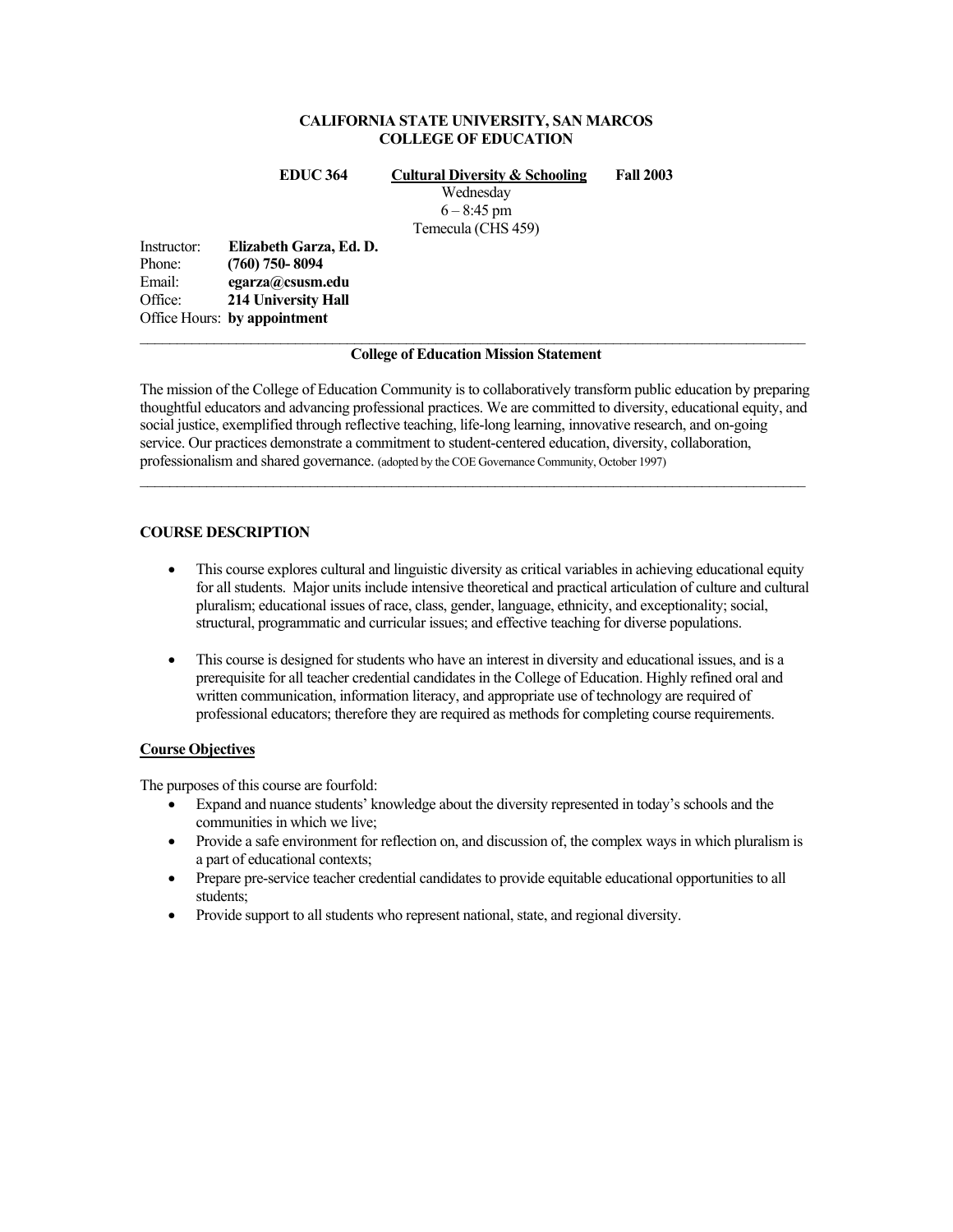## **GENERAL CONSIDERATIONS**

## NOTE: I RESERVE THE RIGHT TO CHANGE, ADD TO, OR DELETE ANY MATERIAL OR ASSIGNMENT FROM THE COURSE.

## **Authorization to Teach English Learners**

This credential program has been specifically designed to prepare teachers for the diversity of languages often encountered in California public school classrooms. The authorization to teach English learners is met through the infusion of content and experiences within the credential program, as well as additional coursework. Students successfully completing this program receive a credential with authorization to teach English learners.(approved by CCTC in SB 2042 Program Standards, August 02)

### **Students with Disabilities Requiring Reasonable Accommodations**

Students are approved for services through the Disabled Student Services Office (DSS). This office is located in Craven Hall5205, and can be contacted by phone at (760) 750-4905, or TTY (760) 750-4909. Students authorized by DSS to receive reasonable accommodations should meet with their instructor during office hours or, in order to ensure confidentiality, in a more private setting.

## **College of Education Attendance Policy**

All students are expected to attend all classes and participate actively. At a minimum, students must attend more than 80 % of class time to receive a passing grade for the course. Should the student have extenuating circumstances, s/he should contact the instructor as soon as possible. (adopted by the COE Governance Community, 12/97)

## **Standards Alignment**

The course objectives, assignments, and assessments have been aligned to the CCTC standards for the Multiple and Single Subject(s) Credential. You can incorporate artifacts from this class into your final comprehensive portfolio. The following standards are addressed in this class:

Standard 3- Relationships Between Theory and Practice

Standard 4- Pedagogical Thought and Reflective Practice

Standard 5- Equity, Diversity, & Access to the Core Curriculum

Standard 10- Preparation for Learning to Create a Supportive, Healthy Environment for Student Learning

Standard 11- Preparation to Use Educational Ideas and Research

Standard 12- Profession Perspectives Toward Student Learning and the Teaching Profession

Standard 13- Preparation to Teach English Learners

### **Teacher Performance Expectations (TPE) Competencies**

This course is designed to help teachers seeking the Multiple Subjects Credential to develop the skills, knowledge, and attitudes necessary to assist schools and districts in implementing effective programs for all students. The successful candidate will be able to merge theory and practice in order to realize a comprehensive and extensive educational program for all students. The following TPE's are addressed in this course:

Primary Emphasis Secondary Emphasis Secondary Emphasis Secondary Emphasis TPE 8- Learning about Students TPE 4- Making Content Accessible TPE 11- Social Environment TPE 7- Teaching English Learners TPE 12- Professional, legal, and ethical obligations TPE 13- Professional Growth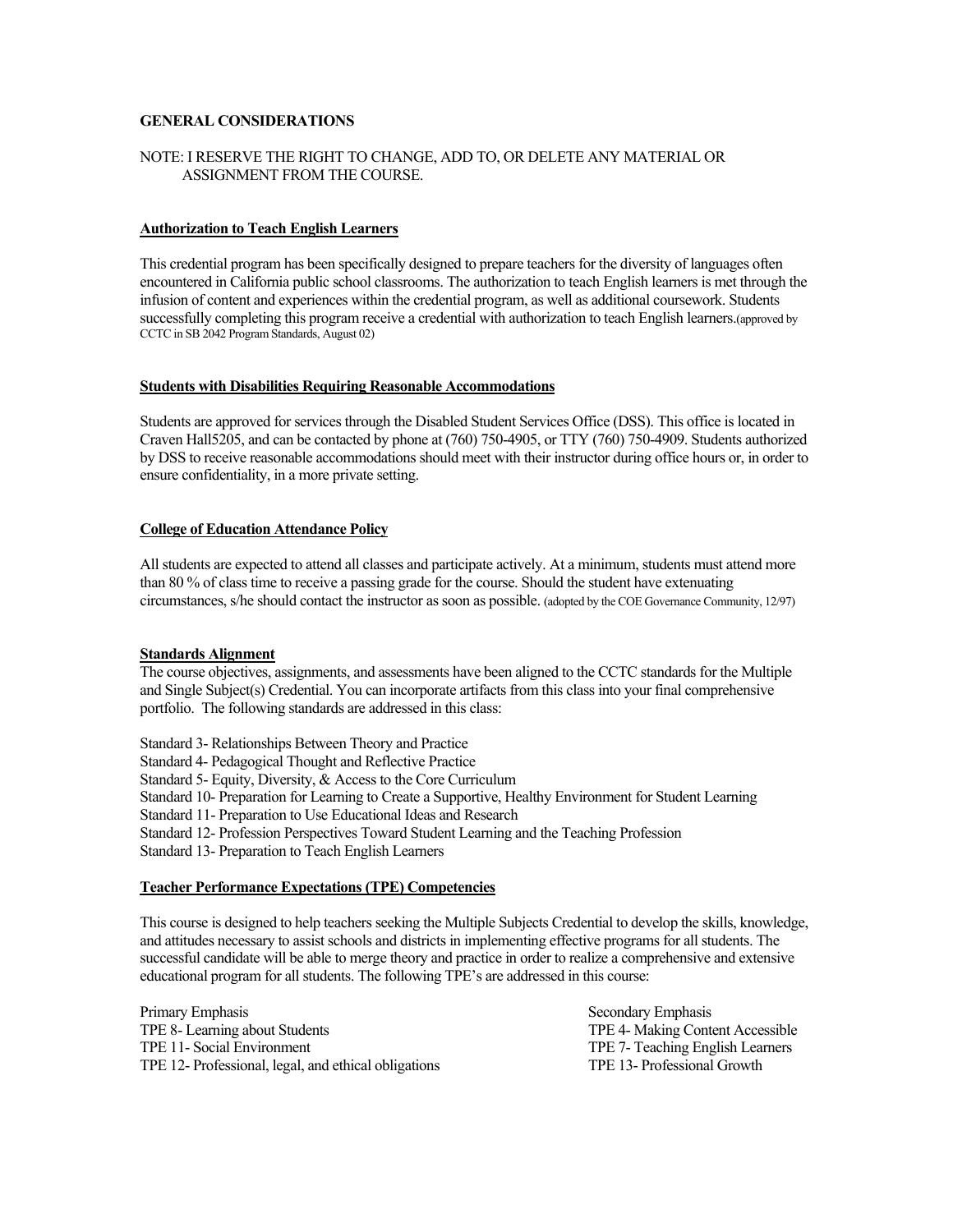## **COURSE REQUIREMENTS**

#### **Required Texts**

- **Spring, J. (2004).** Deculturalization and the Struggle for Equality, Fourth Edition. New York: The McGraw Hill Companies, Inc. **ISBN: 0-07-256383-4**
- **Banks, J.A. & McGee Banks, C.A. (2003).** Multicultural Education: Issues and Perspectives, Fourth Edition. New York: John Wiley and Sons. ISBN: 0-471-22813-3

#### **Grading Policy**

All students are expected to participate in class activities and demonstrate reflective learning. It is important that students are well prepared for course sessions by completing the readings and assignments scheduled before the class meeting. Unless otherwise negotiated with the instructor, all assignments are to be handed in on the due date. Assignments not handed in on due date will lose 10 % of earned credit per day. Assignments should be typed and double-spaced. The following grading scale will be used:

| $A(96-100)$ | $B+ (87-89)$  | $C+(77-79)$  | $D+(67-69)$  |
|-------------|---------------|--------------|--------------|
| $A-(90-95)$ | B (83-86)     | C $(73-76)$  | D $(63-67)$  |
|             | $B - (80-82)$ | $C- (70-72)$ | D- $(60-62)$ |

#### **ASSIGNMENTS**

#### **Attendance and Participation 15 points**

You are expected to attend all class session, to participate actively in class activities, and to complete all required readings and reading responses by the assigned date.

(Meets TPE's 8, 11, 13) You will develop a 6 page narrative which examines your own culture. Write about your own life, describing the experiences that have shaped your views of race, culture, and issues of diversity. Reflect on your own experiences in terms of your cultural reference, your family background, your interactions with others unlike yourself, and other factors determined by your own circumstances and your upbringing. In this assignment, you will explore how your potential as a teacher is affected by:

- Your identity as a learner within a particular cultural/racial/ethnic group which reflects on your family background in terms of :
	- o religious affiliation
	- ethnicity
	- o culture
	- o language(s)
	- o country of origin
	- o education/occupation
	- o and any other information that you think is of interest and value

Include specific examples of events and situations that you feel shaped your views on race, culture, and issues of diversity. Be sure to situate your discussion in the context of schooling and education and to relate your experiences to the concepts discussed in the readings and class activities. Be prepared to discuss your assignment within a larger class dialogue.

## **Personal/Family Culture 30 points (Due 10/1/03)**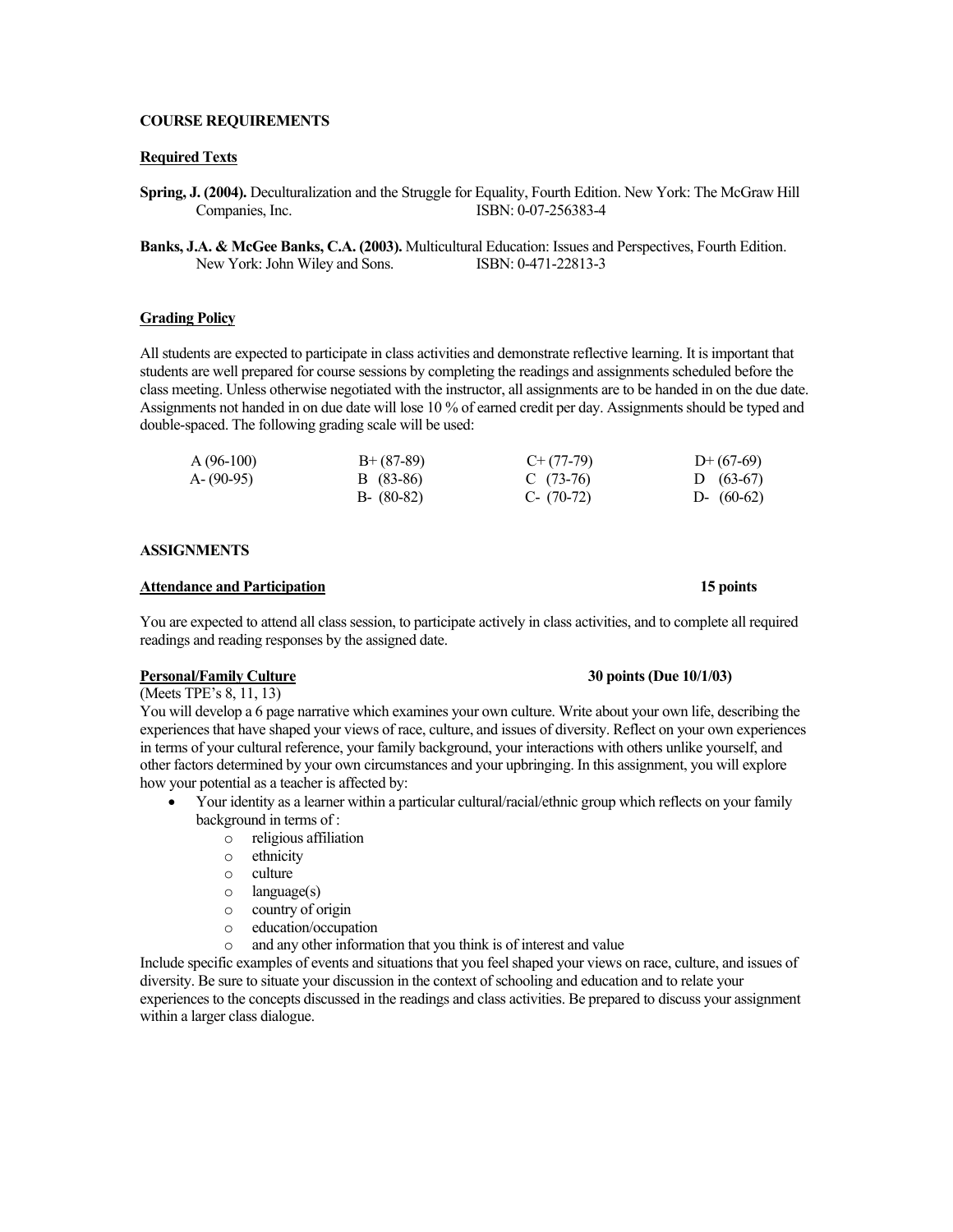# **HOT TOPICS in Education Panel 25 points (Due 10/22/03)**

A group of 4 people will present a panel discussion of a HOT TOPIC in education related to multicultural/multilingual issues. Each member of the panel will present an aspect of the issue and then guide a short discussion of the topic with the class (approximately 10 minutes).

# **Final Presentation 30 points (Due 11/12/03)**

You will work with your partner prepare a 15 minute presentation and a  $3 - 5$  page paper on a topic related to Multicultural Education. The paper and presentation should follow the format below:

- a brief description of the topic and an explanation as to why it is a salient topic to discuss
- an overview of the 3 (or more) perspectives that you use to explore the topic
- a more in-depth explanation of the issues related to the topic which compares the divergent perspectives
- at least 2 questions related to your exploration leading to points you would like to investigate further
- a reflection on your own responses to looking at your chosen topic from multiple perspectives